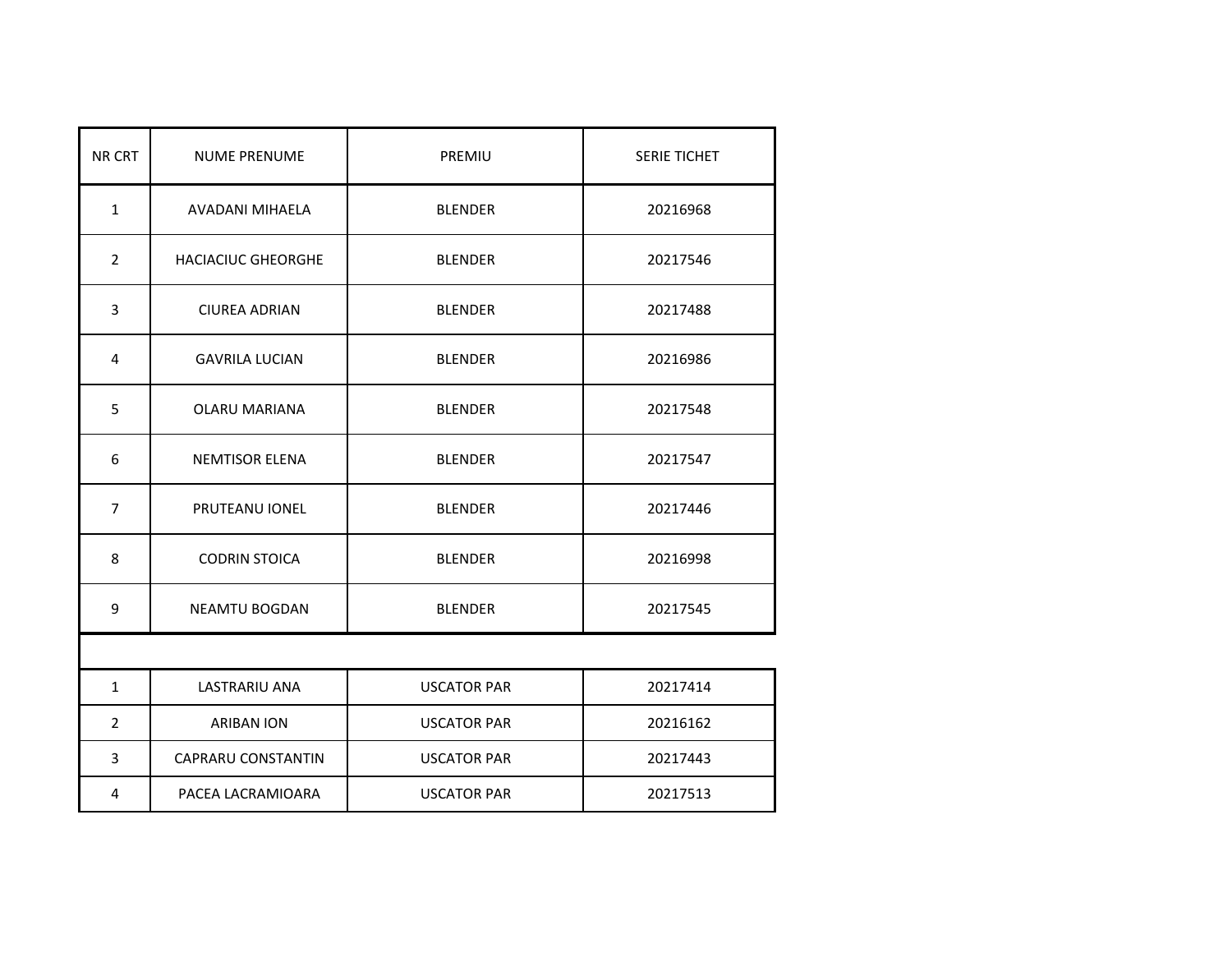| 5              | <b>VLASE NARCIS</b>      | <b>USCATOR PAR</b> | 20216911 |  |
|----------------|--------------------------|--------------------|----------|--|
| 6              | DRENEA MELUTA            | <b>USCATOR PAR</b> | 20216977 |  |
| 7              | <b>CASIAN CONSTANTIN</b> | <b>USCATOR PAR</b> | 20217538 |  |
| 8              | <b>MATELI CLAUDIU</b>    | <b>USCATOR PAR</b> | 20217015 |  |
| 9              | DIMA MIHAI               | <b>USCATOR PAR</b> | 20217041 |  |
|                |                          |                    |          |  |
| 1              | <b>AVADANEI ANDREI</b>   | POLIZOR UNGHIULAR  | 20216904 |  |
| $\mathfrak{p}$ | POPOVICI MIHAI           | POLIZOR UNGHIULAR  | 20216002 |  |
| 3              | LENUTA IOAN              | POLIZOR UNGHIULAR  | 20216980 |  |

| TIBICHI RODICA        | <b>ASPIRATOR</b> | 20217445 |
|-----------------------|------------------|----------|
| <b>HUZUM CARMEN</b>   | <b>ASPIRATOR</b> | 20216987 |
| <b>HUTANU DANIELA</b> | <b>ASPIRATOR</b> | 20216982 |

| SURUGIU BEATRICE | MASINA DE GAURIT SI INSURUBAT | 20216958 |
|------------------|-------------------------------|----------|
| ANDREFA MAFTEI   | MASINA DE GAURIT SI INSURUBAT | 20217874 |
| MIHAI AURELIA    | MASINA DE GAURIT SI INSURUBAT | 20217039 |

| IVII.<br>$11F \setminus 0$<br>7.XF<br>- |  | <b>STROIFSCLL</b><br><b>ANDREI</b> | AIVED | 20217887 |
|-----------------------------------------|--|------------------------------------|-------|----------|
|-----------------------------------------|--|------------------------------------|-------|----------|